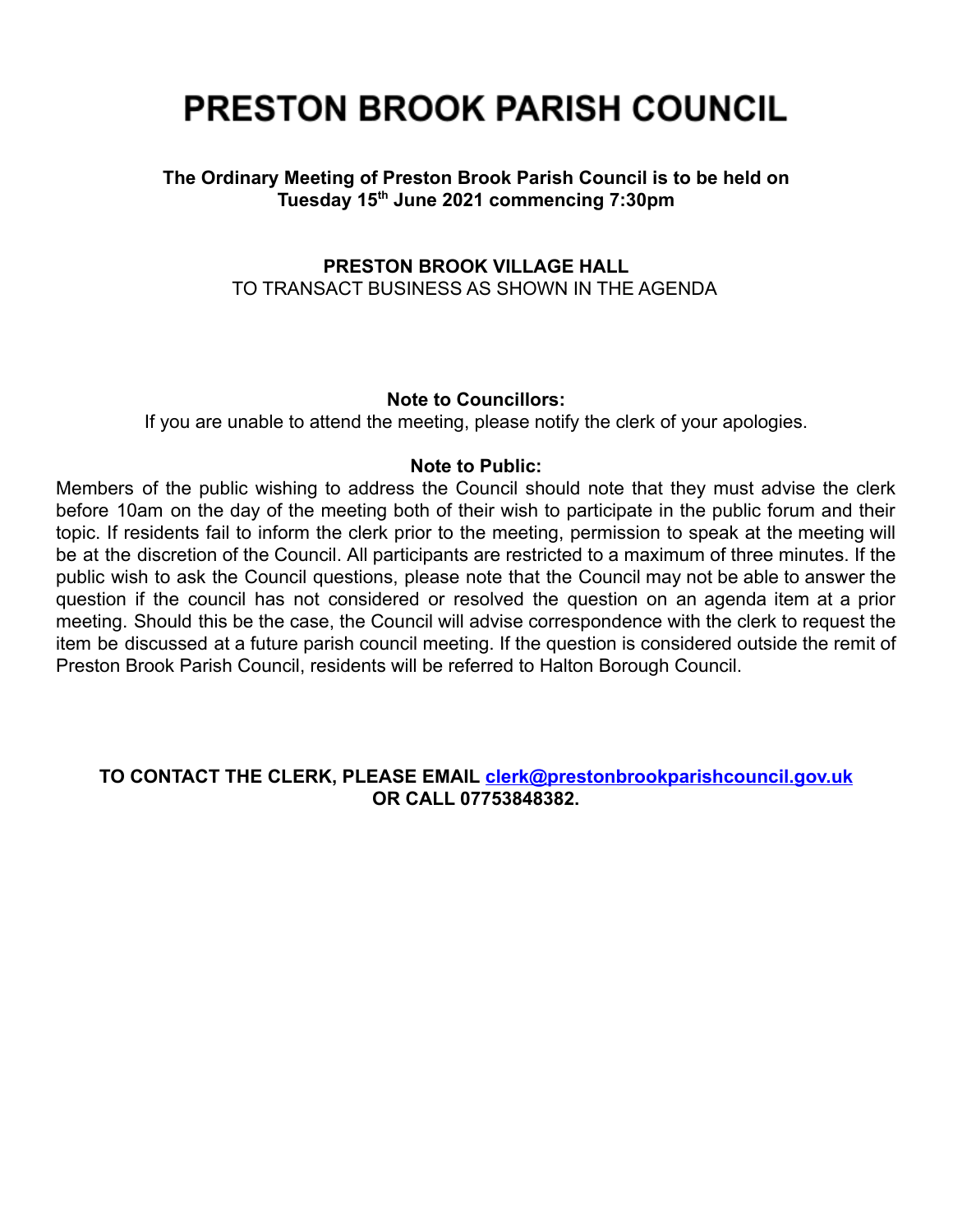## **MEETING AGENDA PRESTON BROOK PARISH COUNCIL Tuesday 15th June 2021**

# **Part 1**

- **1. To record apologies for absence**
- **2. Declarations of Members' Interests of a Pecuniary or Non-Pecuniary Nature in Accordance with the Localism Act 2011 Sections 26-34 & Schedule 4**. (Having membership of a club, charity etc or a close relationship or having a financial bearing on a member of their spouse/partner).
- **3. To receive and note Preston Brook Police Report** (To receive report on crime statistics and highlight any areas of concern to be considered a police priority for Preston Brook).
- **4. To confirm and sign as a true record the minutes of the ordinary meeting held on 18 May 2021**
- **5. To consider and approve co-option of Mr Alan Price & Dr Jamie Walton**
- **6. Parish Council Finance**
	- **a) Receipts**

(To acknowledge payments received since the last meeting). None received

## **b) Payments – to be made**

(To consider and approve those invoices made under the General Power of Competence).

C.Wyna – Salary - £320.42 HMRC - £74.20 Halton BC – Costs for election - £308.50 Parish online – mapping subscription - £40.50

## **Balance of account - £36,535.42**

## **c) To approve the annual accounts for 2020/2021 for external auditing with PFK Littlejohn**

## **7. Planning**

a) 21/00311/FUL - Proposed conversion of existing office / storage / workshop building to form 3 no. residential apartments at Hilltop Farm Windmill Lane Preston On The Hill Cheshire WA4 4AZ

**8. To approve budget of up to £500 for tree inspection on land at Bridgewater Grange**